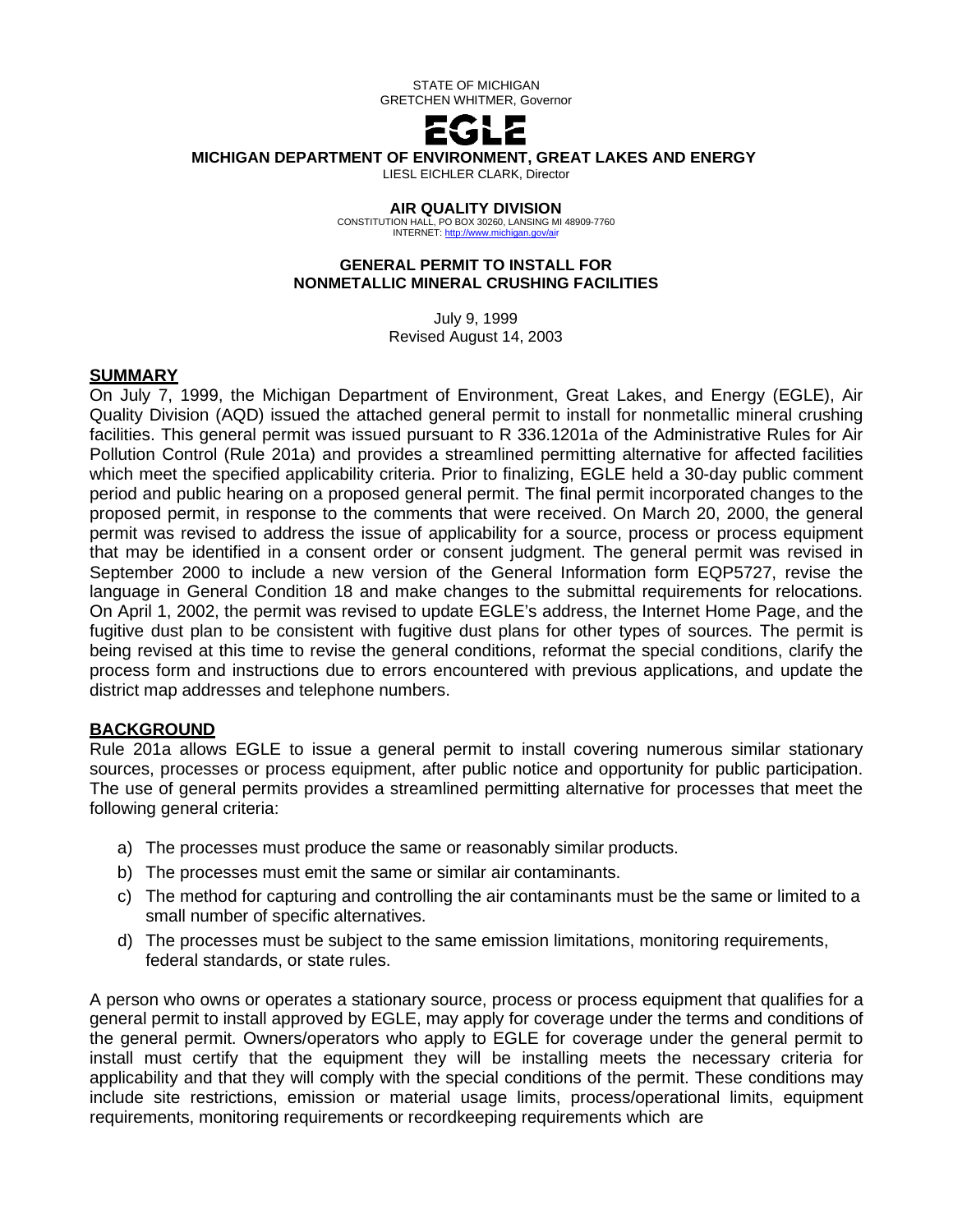necessary to ensure that the equipment will operate in compliance with all applicable air pollution control rules. A person always has the option of applying for a case-by-case permit to install pursuant to Rule 201 if they are unable to comply with the conditions of the general permit to install.

This general permit is applicable to facilities which crush and process rock, stone, concrete, recycled asphalt, sand, gravel or soil for the construction and transportation industry. The State of Michigan currently has over one hundred sixty nonmetallic mineral processing facilities in operation. On April 2, 1999, EGLE proposed a general permit to streamline the review of permit applications from these facilities, and to allow the facilities more operational flexibility. EGLE held a comment period from April 2, 1999 to May 3, 1999 and a public hearing on May 6, 1999, to receive comments on the proposed general permit. EGLE received numerous written comments during the comment period as well as during the public hearing. These comments were reviewed by AQD staff and considered for the final version of this general permit. The general permit for nonmetallic mineral crushing facilities requires water spray or baghouse dust collectors as control, to be operated when necessary to meet applicable emission limits.

# **APPLICABLE REQUIREMENTS**

The following state and federal requirements are considered applicable to all sources, processes, or process equipment and are addressed in the General Conditions of the permit.

| <b>Description</b>                                                                                                                                                       |
|--------------------------------------------------------------------------------------------------------------------------------------------------------------------------|
| State rule that gives the Department authority to issue a general permit to install.                                                                                     |
| State rule that gives the Department authority to void a permit.                                                                                                         |
| State rule that gives the Department authority to deny a permit.                                                                                                         |
| State rule that requires written notification of change of ownership.                                                                                                    |
| State rule that sets the standards for density of particulate emissions.                                                                                                 |
| State rule that requires the proper disposal of collected air contaminants.                                                                                              |
| State rule that prohibits the emission of air contaminants, which interfere with the<br>enjoyment of life and property and/or has injurious effects to health or safety. |
| State rule that requires a pollution control device be operated properly.                                                                                                |
| State rule that requires notice of abnormal conditions or malfunctions, which result<br>in emissions in excess of the standards.                                         |
| State rules that allow the Department to request performance testing, and specify<br>how the test should be conducted.                                                   |
|                                                                                                                                                                          |

The following state and federal requirements are considered applicable to nonmetallic mineral crushing facilities and were considered in the development of the general permit to install. These requirements are addressed in the Special Conditions of the permit.

| Citation                       | Description                                                                                                                                 |
|--------------------------------|---------------------------------------------------------------------------------------------------------------------------------------------|
| R 336.1205                     | State rule that requires a permit to limit the amount of potential emissions.                                                               |
| R 336.1303                     | State rule that requires grading of visible emissions by a qualified observer.                                                              |
| R 336.1331                     | State rule that limits emissions of particulate matter.                                                                                     |
| R 336.1371                     | State rule that requires the submittal of a fugitive dust program if requested.                                                             |
| 40 CFR Part<br>$52.21$ (c)&(d) | Federal regulation, Prevention of Significant Deterioration (PSD) of Air Quality and<br>the National Ambient Air Quality Standards (NAAQS). |
| 40 CFR Part 60<br>Subpart OOO  | Federal New Source Performance Standards (NSPS) for Nonmetallic Mineral<br>Processing Plants.                                               |
| 40 CFR Part 61<br>Subpart M    | Federal emission standard for asbestos.                                                                                                     |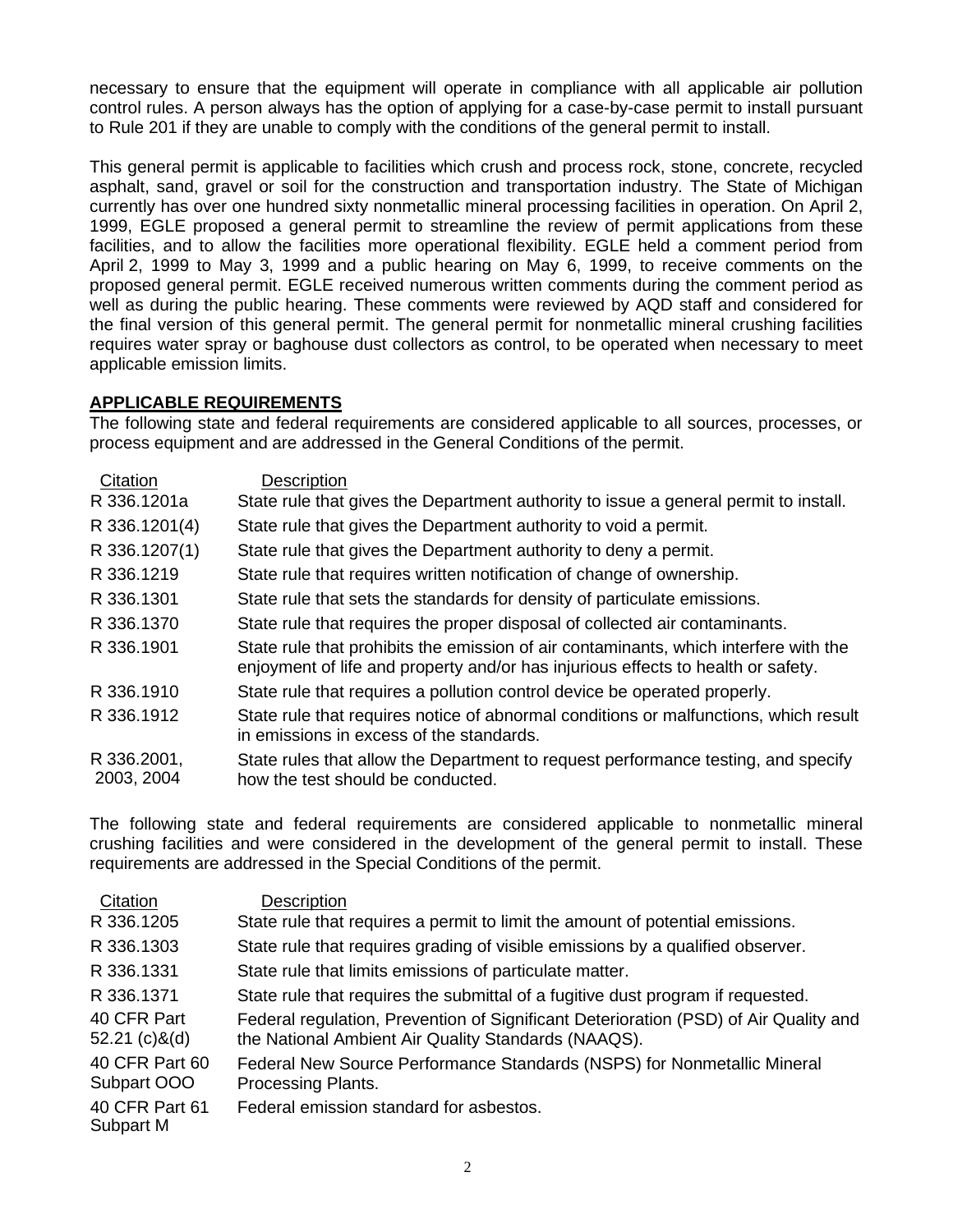# **APPLICABILITY CRITERIA**

To qualify for the general permit to install, based on the applicable requirements a nonmetallic mineral crushing facility must meet the following criteria:

- The general permit to install shall apply to nonmetallic mineral crushing facilities used to crush and process nonmetallic minerals including rock and stone, concrete, recycled asphalt, sand, gravel or soil. The facility may not crush or process slag, asbestos tailings or asbestos containing waste materials.
- The facility shall have no outstanding unresolved violations of any of the Michigan Department of Environment, Great Lakes and Energy Air Pollution Control rules, orders, or permits; or Federal air quality regulations.
- The crusher(s) shall be located a minimum of 500 feet from any residential or commercial establishment or place of public assembly.
- At any given site, all nonmetallic mineral crushing facilities combined shall process no more than 2,000,000 tons per year unless a site specific permit covers the location.
- All equipment associated with the nonmetallic mineral crushing facility shall be labeled with company identification numbers as specified in the general permit application.
- A copy of this general permit and conditions shall be clearly posted in the operator's office or workstation.
- The nonmetallic mineral crushing facility shall meet all requirements of the fugitive dust plan specified in the Appendix of the special conditions of the general permit.
- The nonmetallic mineral crushing facility shall meet all applicable requirements of the Federal New Source Performance Standards, Subpart OOO, for nonmetallic mineral crushing facilities.
- Each crusher and screen shall be equipped with a water spray. A baghouse dust collector may alternatively be installed in lieu of water spray for any particular piece of equipment. Operation of the control equipment is required only when necessary to meet applicable emission limits.
- The general permit shall not apply to a source, process, or process equipment that is included in an existing permit to install pursuant to Rule 201 and is further referenced in an outstanding consent order or consent judgment.

# **PERMIT CONDITIONS**

The general permit to install must be consistent with the permit content requirements of Rule 205(1)(a). This rule requires that if a permit to install includes limitations, which restrict the potential to emit of a stationary source, process, or process equipment to a quantity below that which would constitute a major source, the permit shall contain emission limits which are enforceable as a practical matter.

Attachment A lists the terms and special conditions for the general permit to install. These terms and conditions prescribe the applicable site restrictions, emission limits, material usage limits, process/operational limits, equipment requirements, testing requirements, monitoring requirements and recordkeeping requirements which are necessary to ensure that a nonmetallic mineral crushing facility will comply with all state and federal applicable requirements.

# **EMISSIONS**

A majority of the particulate emissions from these types of processes are fugitive in nature. Particulate mass emission limits from nonmetallic mineral crushing facilities are not required in the general permit because these limits would not be enforceable as a practical matter. Limits on production and opacity limits are used in place of mass emission limits, and a concentration limit of 0.04 pound of particulate per 1,000 pounds of exhaust gas is included in the special conditions if a baghouse is utilized for control. The table below shows the potential emissions from one of these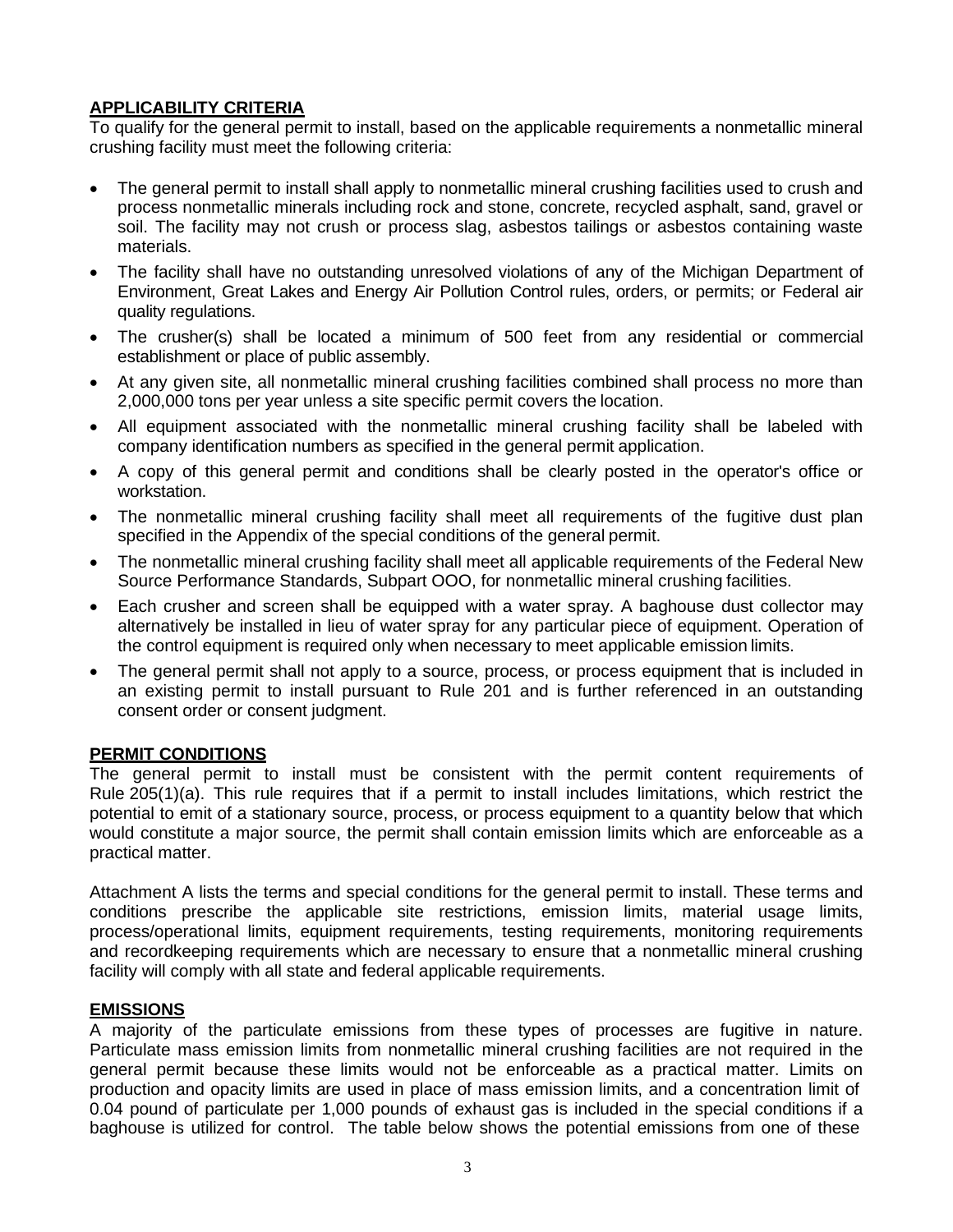facilities. The potential emissions have been calculated based on a production rate of 2,000,000 tons per year. An emission factor of 0.15 pound of particulate per ton of product, taken from the Michigan Air Emissions Reporting System (MAERS) procedures for mineral product processes, is for particulate matter 10 microns and less (PM-10). In addition, an 80% control efficiency has been applied for a well maintained fugitive dust plan which is part of the general permit, emissions controlled by water sprays and/or compliance with all opacity limits.

 $(2,000,000 \text{ tons/year}) \times (0.15 \text{ lb PM-10/t} \text{ton of product}) \times (1 \text{ ton}/2000 \text{ lb}) \times (1 - 0.80) = 30 \text{ TPY}$ 

Emissions from the burning of fuel in process equipment were not included because the fuel burning process itself is exempt from the permitting process under R 336.1285(g).

| <b>Pollutant</b>                        | <b>Annual Emissions - tons per year</b> |
|-----------------------------------------|-----------------------------------------|
| Carbon Monoxide                         | ΝA                                      |
| <b>Sulfur Dioxide</b>                   | NA                                      |
| Volatile Organic Compounds              | ΝA                                      |
| <b>Oxides of Nitrogen</b>               | ΝA                                      |
| Particulate Matter less than 10 microns | 30.0                                    |
| Lead                                    | ΝA                                      |

NA = Not Applicable

# **AMBIENT AIR IMPACTS**

The general permit provides for opacity limits, a fugitive dust control program and the operation of control equipment when necessary to meet applicable emission limits. Based upon engineering judgment and past experience, operation of the nonmetallic mineral crushing facilities in compliance with the general permit to install terms and conditions will minimize impact upon the ambient air.

# **APPLICATION FOR A GENERAL PERMIT**

If the owner/operator of a nonmetallic mineral crushing facility decides to install and operate the process under the terms of this general permit to install, then it is the responsibility of the owner/operator to apply to EGLE for coverage under the general permit. Installation of equipment prior to granting of a permit to install, including a general permit to install, is a violation of Rule 201.

Application forms, which include all information necessary to determine qualification for and to ensure compliance with the general permit to install, are attached. The forms are also available on the Internet at the [Air Quality General Permit to Install web page](http://www.michigan.gov/deq/0%2C4561%2C7-135-3310-389804--%2C00.html) or may be obtained by contacting the Permit Section at 517-284-6793.

The owner/operator shall submit the completed application forms to the AQD Permit Section. Upon receipt, Permit staff will review the application for completeness. The general permit to install for nonmetallic mineral crushing facilities will be granted by EGLE to qualifying sources, processes or process equipment, within 30 days of receipt of a complete application. The AQD will mail to the facility, a copy of the general permit to install and a letter acknowledging that the facility owner/operator intends to install and operate a nonmetallic mineral crushing facility in accordance with the terms and conditions of the general permit. EGLE will maintain and make available to the public, upon request, a list of the persons that have been authorized to install and operate a stationary source, process or process equipment pursuant to each general permit to install issued by EGLE.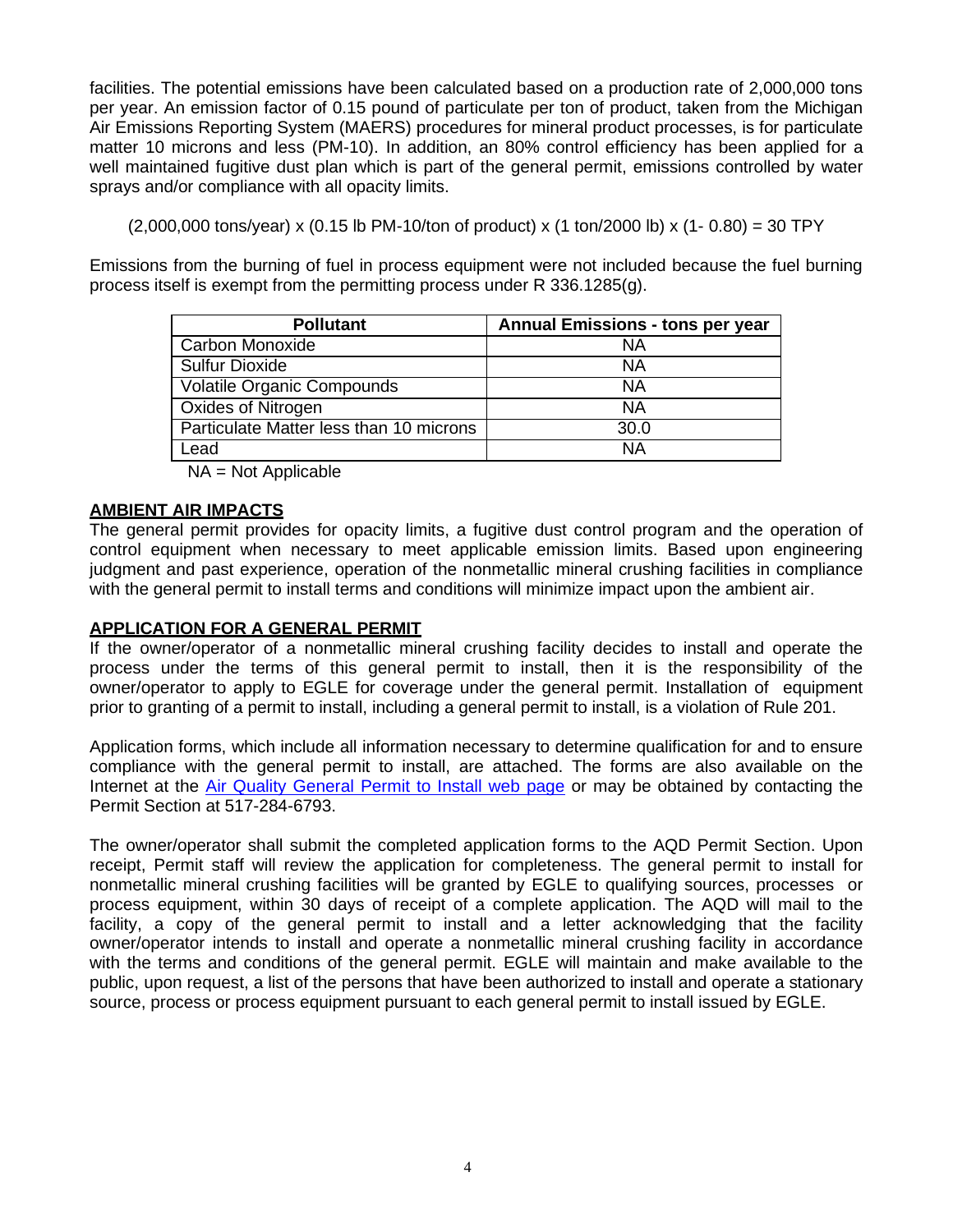### **ATTACHMENT A GENERAL CONDITIONS**

- 1. The process or process equipment covered by this general permit to install shall not be reconstructed, relocated, or modified unless a Permit to Install pursuant to Rule 201 authorizing such action is issued by the Department, or an application for coverage under a General Permit to Install pursuant to Rule 201a, is submitted to and approved by the Department. For the purpose of a general permit to install, the permittee is defined as any person who owns or operates a process or process equipment at the source for which coverage under the general permit has been granted.
- 2. Operation of any process or process equipment shall not result in the emission of an air contaminant which causes injurious effects to human health or safety, animal life, plant life of significant economic value, or property, or which causes unreasonable interference with the comfortable enjoyment of life and property. **[R336.1901]**
- 3. Operation of this equipment shall not interfere with the attainment or maintenance of the air quality standard for any air contaminant. **[R336.1207(1)(b)]**
- 4. The permittee shall provide notice of an abnormal condition, start-up, shutdown, or malfunction that results in emissions of a hazardous or toxic air pollutant which continue for more than one hour in excess of any applicable standard or limitation, or emissions of any air contaminant continuing for more than two hours in excess of an applicable standard or limitation, as required in Rule 912, to the Department. The notice shall be provided not later than two business days after start-up, shutdown, or discovery of the abnormal condition or malfunction. Written reports, if required, must be filed with the Department within 10 days after the start-up or shutdown occurred, within 10 days after the abnormal conditions or malfunction has been corrected, or within 30 days of discovery of the abnormal conditions or malfunction, whichever is first. The written reports shall include all of the information required in Rule 912(5).
- 5. Coverage under this general permit to install does not exempt the permittee from complying with any future regulation, which may be promulgated under Part 55 of 1994 PA 451.
- 6. Coverage under this general permit to install does not obviate the necessity of obtaining such permits or approvals from other units of government as required by law.
- 7. The permittee shall notify any public utility of any excavation, tunneling and discharging of explosives or demolition of buildings which may affect said utility's facilities in accordance with Act 53 of the Public Acts of 1974, being sections 460.701 to 460.718 of the Michigan Compiled laws and comply with each of the requirements of that Act.
- 8. The restrictions and conditions of this general permit to install shall apply to any person or legal entity which now or shall hereafter own or operate the equipment for which coverage under this general permit to install is issued. A written request to the Department for a change in ownership or operational control of the process or process equipment shall be made pursuant to Rule 219.
- 9. If the installation of the equipment for which coverage under this general permit to install has been issued, has not commenced within, or has been interrupted for, 18 months, then the general permit to install shall become void unless otherwise authorized by the Department as a condition of the permit. Furthermore, the permittee shall notify the Department via the Supervisor, Permit Section, Air Quality Division, Michigan Department of Environment, Great Lakes, and Energy, P.O. Box 30260, Lansing, Michigan 48909, if it is decided not to pursue the installation or construction of the equipment allowed by this general permit to install. **[R336.1201(4)]**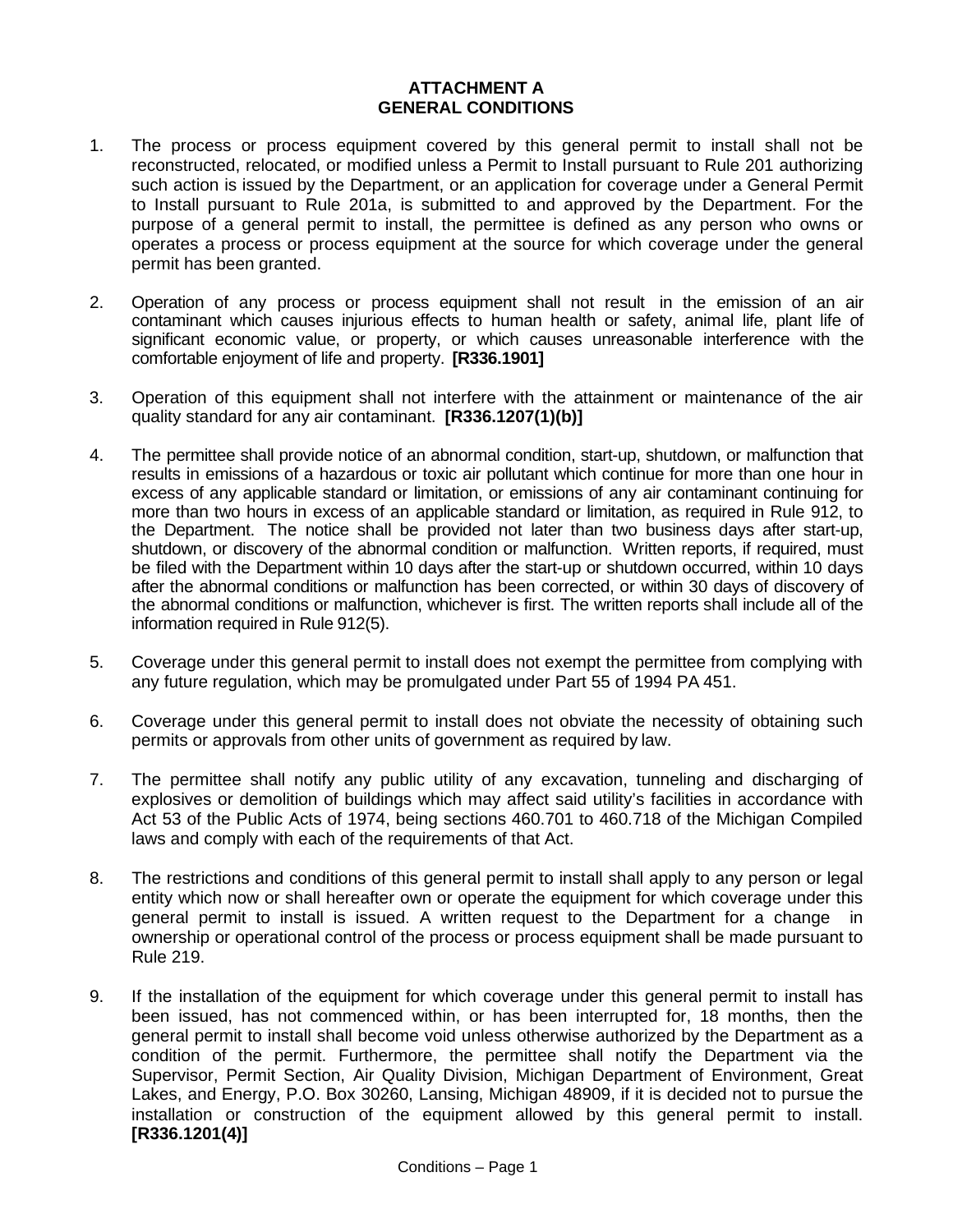- 10. Except as provided in subrules (2) and (3) or unless the special conditions of the general permit to install include an alternate opacity limit established pursuant to subrule (4) of R336.1301, the permittee shall not cause or permit to be discharged into the outer air from a process or process equipment a visible emission of a density greater than the most stringent of the following. The grading of visible emissions shall be determined in accordance with R336.1303. **[R336.1301(1)]**
	- a) A six-minute average of 20 percent opacity, except for one six-minute average per hour of not more than 27 percent opacity.
	- b) A visible emission limit specified by an applicable federal new source performance standard.
	- c) A visible emission limit specified as a condition of this general permit to install.
- 11. Collected air contaminants shall be removed as necessary to maintain the equipment at the required operating efficiency. The collection and disposal of air contaminants shall be performed in a manner so as to minimize the introduction of contaminants to the outer air. Transport of collected air contaminants in Priority I and II areas requires the use of material handling methods specified in R336.1370(2). **[R336.1370]**
- 12. The Department may require the permittee to conduct acceptable performance tests, at the permittee's expense, in accordance with R336.2001 and R336.2003, under any of the conditions listed in R336.2001. **[R336.2001]**
- 13. Any required testing protocol shall conform to a format acceptable to the AQD. **[R336.2003(1)]**
- 14. Any required test results, which must be submitted to the AQD, shall conform to a format acceptable to the AQD. **[R336.2001(4)]**
- 15. Any air cleaning device shall be installed, maintained, and operated in a satisfactory manner and in accordance with the Michigan Air Pollution Control rules and existing law. **[R336.1910]**
- 16. For a stationary source that becomes a major source, as defined by R336.1211(1)(a), upon receipt of approval for coverage under this general permit to install, an administratively complete application for a renewable operating permit shall be submitted not more than 12 months after the stationary source commences operation as a major source. Commencing operation as a major source occurs upon commencement of trial operation of the new or modified process or process equipment that increased the potential to emit of the stationary source to more than or equal to the applicable major source definition specified in R336.1211(1)(a).
- 17. For a stationary source that is already a major source with an existing renewable operating permit, the source shall notify the Department of the installation of the process or process equipment covered by this general permit, pursuant to R336.1215(3) or apply for a modification pursuant to R336.1216(2) prior to commencing operation. The notification or application to modify the renewable operating permit shall be made using a form approved by the Department.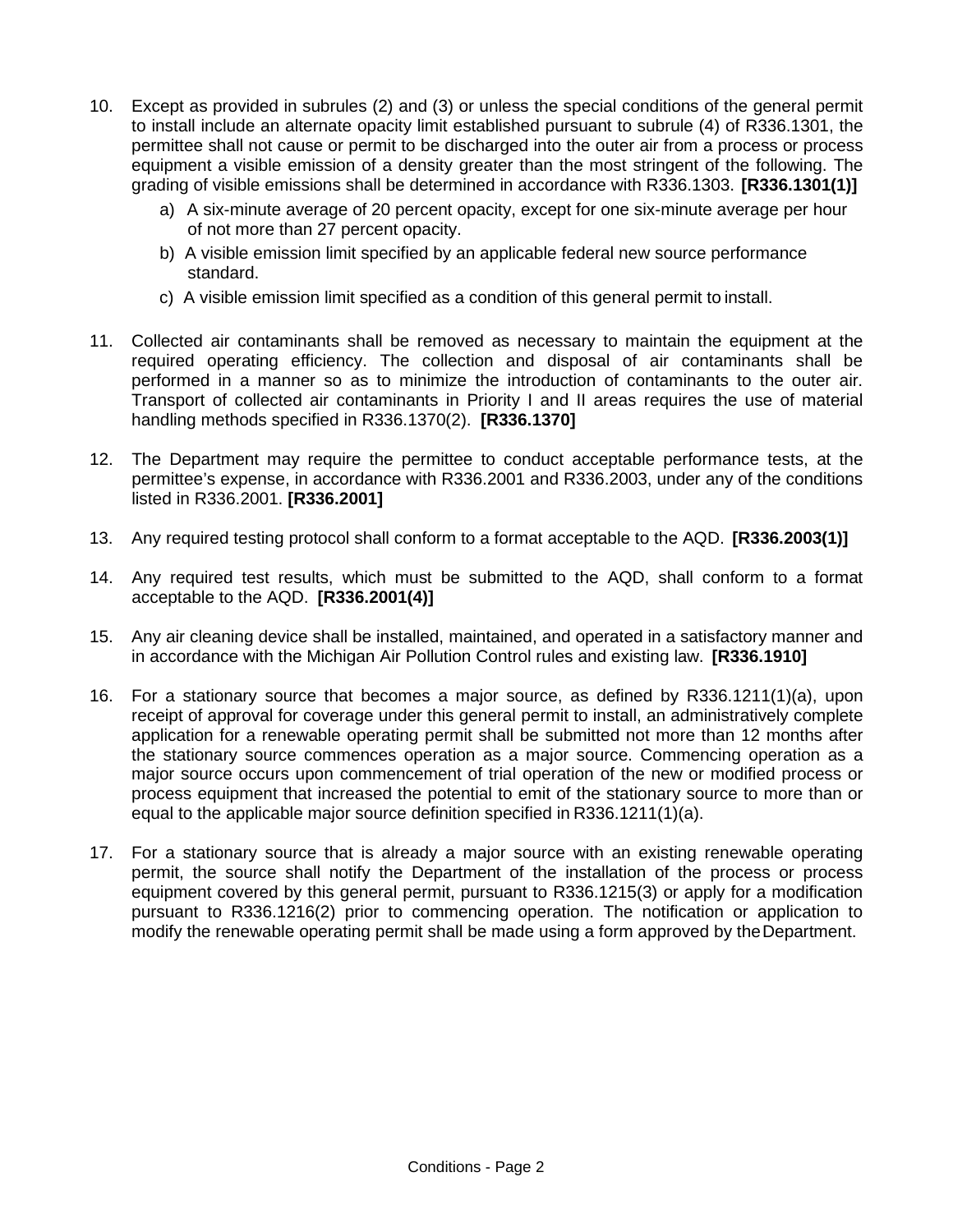# **ATTACHMENT A SPECIAL CONDITIONS**

# **Flexible Group Identification**

| <b>Flexible Group ID</b>                     | <b>Flexible Group Description</b>                                                                                                                                                                                                                                                                                                                                                                                                                                                                                                                                                                                                                                                                                                                                  |
|----------------------------------------------|--------------------------------------------------------------------------------------------------------------------------------------------------------------------------------------------------------------------------------------------------------------------------------------------------------------------------------------------------------------------------------------------------------------------------------------------------------------------------------------------------------------------------------------------------------------------------------------------------------------------------------------------------------------------------------------------------------------------------------------------------------------------|
| <b>FGCRUSHING</b>                            | A nonmetallic mineral crushing facility consisting of crusher(s) and<br>associated process equipment including grinding mills, drills, screening<br>operations, bucket elevators, belt conveyors, loading and bagging<br>operations, storage bins, enclosed truck or railcar loading stations and any<br>other material handling equipment operated at the site. Each crusher and<br>screen shall be equipped with a water spray. A baghouse dust collector may<br>alternatively be installed in lieu of water spray for any particular piece of<br>equipment. Operation of the control equipment is required only when<br>necessary to meet applicable emission limits. [R 336.1201a(1), R336.1205,<br>R336.1301, R336.1303, R336.1331, R336.1901, and R336.1910] |
| except as allowed by R336.1278 to R336.1290. | Changes to the equipment described in this table are subject to the requirements of R336.1201,                                                                                                                                                                                                                                                                                                                                                                                                                                                                                                                                                                                                                                                                     |

# **The following conditions apply to: FGCRUSHING**

## **Emission Limits**

**1.1** The particulate matter (PM) emissions from each baghouse dust collector portion of FGCRUSHING shall not exceed 0.04 pound per 1,000 pounds of exhaust gases, calculated on a dry gas basis. **[R336.1331]**

# **Visible Emission Limits**

1.2 Visible emissions from FGCRUSHING shall not exceed the limits in the following table: **[R336.1205, R336.1301, R336.1901, 40 CFR 60.670]**

|                  | <b>Equipment</b>                                               | <b>Opacity Limit (%)</b> |
|------------------|----------------------------------------------------------------|--------------------------|
| 1.2a             | Any equipment enclosed within a building                       | No visible emissions     |
| 1.2 <sub>b</sub> | All crushers                                                   | 15                       |
| 1.2c             | <b>Screens</b>                                                 | 10                       |
| 1.2 <sub>d</sub> | Rock drills                                                    | 5                        |
| 1.2e             | Conveyors/Transfer points                                      | 10                       |
| 1.2f             | Wash screens and all subsequent equipment downstream up to the | No visible emissions     |
|                  | next crusher or storage bin                                    |                          |
| 1.2g             | All equipment controlled by a baghouse dust collector          |                          |
| 1.2 <sub>h</sub> | Wheel loaders and truck traffic                                | 5                        |
| 1.2i             | Material storage piles                                         | 5                        |
| 1.2j             | Any other process equipment which is part of the nonmetallic   | 10                       |
|                  | mineral crushing facility or related processes                 |                          |

#### **Material Usage Limits**

**1.3** The permittee shall not process more than 2,000,000 tons of any non-metallic mineral through FGCRUSHING per year per site. **[R336.1205]**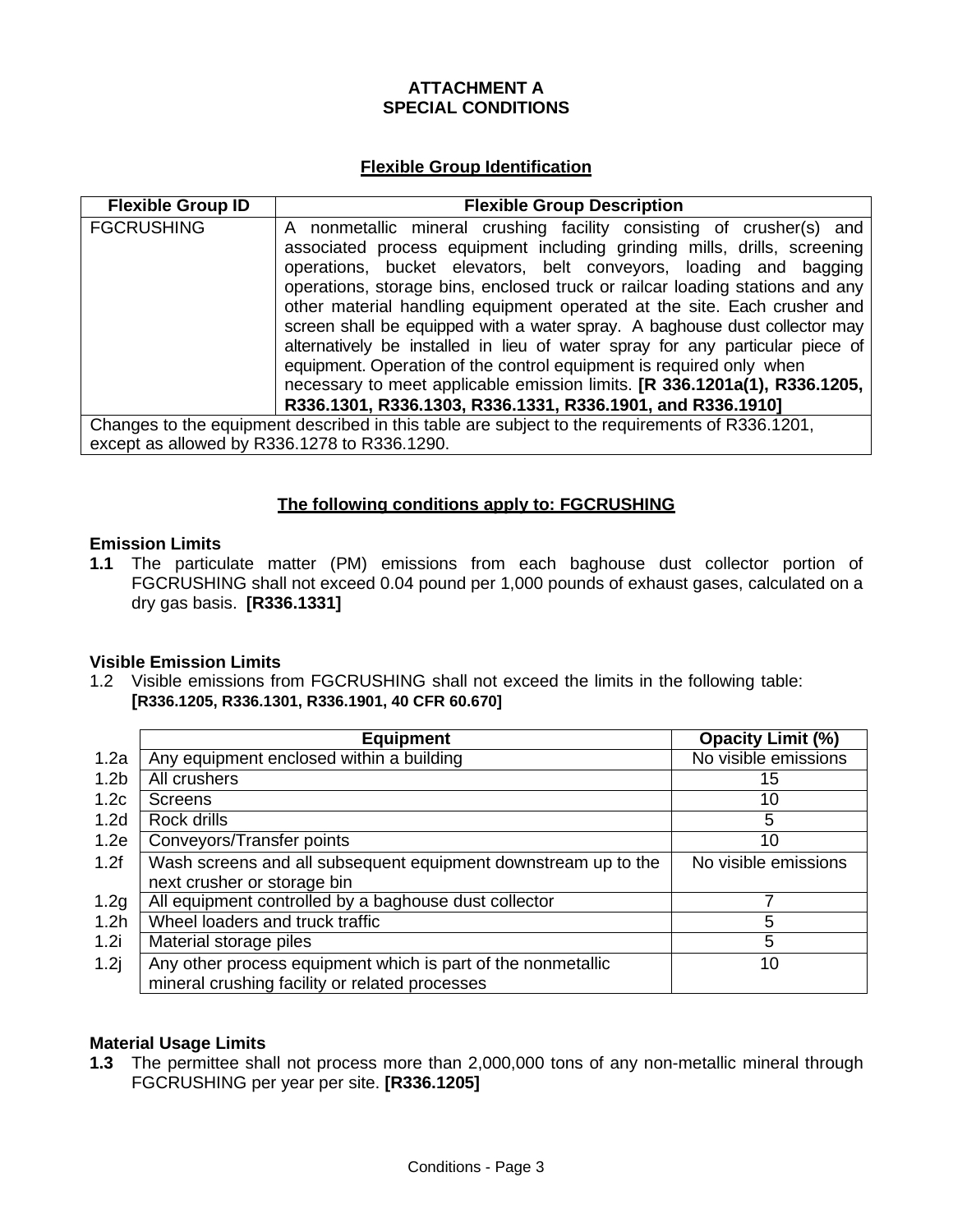- **1.4** The annual production limit of 2,000,000 tons per year per site shall not apply if FGCRUSHING is operated at a location that is covered by a site specific air use permit. At such a location, the annual material processed shall be in conjunction with the production limit contained in the permit for that location. All other conditions and restrictions of this permit shall apply when operating at such location. **[R336.1201, R 336.1205, R 336.1901]**
- **1.5** The permittee shall not crush any asbestos tailings or asbestos containing waste materials, as defined by the National Emission Standard for Hazardous Air Pollutants regulations, in FGCRUSHING. **[40 CFR 61.141]**

### **Process/Operational Limits**

**1.6** The permittee shall not operate FGCRUSHING unless the program for continuous fugitive emissions control for all facility roadways, the facility yard, all storage piles, and all material handling operations specified in Appendix A has been implemented and is maintained. **[R336.1205, R336.1371, R336.1901]**

### **Equipment**

**1.7** Each crusher and screen shall be equipped with a water spray. A baghouse dust collector may be installed in lieu of water spray for any particular piece of equipment. The control equipment shall be properly operated as necessary to comply with all emission limits. **[R336.1205, R3361.301, R336.1303, R 336.1331, and R336.1910]**

### **Testing**

**1.8** Within 60 days after achieving maximum production rate, but not later than 180 days after initial startup of FGCRUSHING, verification of visible emission rates and particulate emission rates from all NSPS subject crushers, screens, all transfer points on conveyors, and all other miscellaneous equipment associated with FGCRUSHING and covered by the NSPS Subpart OOO, by testing at owner's expense, in accordance with 40 CFR Part 60 Subparts A and OOO, will be required. No less than 14 days prior to the anticipated test date, visible emission observation procedures must be approved by the District Supervisor. Also, no less than 7 days prior to the anticipated test date, the permittee shall notify the District Supervisor of the test date. If after the anticipated test date has been submitted to the District Supervisor, there is a delay in conducting the test, the permittee shall submit to the District Supervisor notice of the new test date. This notification shall be done a minimum of 3 days prior to the rescheduled test taking place. Verification of visible emissions includes the submittal of a complete report of opacity observations to the AQD within 30 days following the last date of the test. **[R336.1301, R336.2001, 40 CFR Part 60 Subparts A & OOO]**

#### **Monitoring**

**1.9** The permittee shall keep, in a satisfactory manner, daily and annual records of the amount of material processed for each site at which the facility operates. All records shall be kept on file for a period of at least five years and made available to the Department upon request. **[R336.1201a(1), R336.1205)**

#### **Recordkeeping/Reporting/Notification**

**1.10** The permittee shall notify the AQD, within 15 days after initial startup of FGCRUSHING, of the actual date of initial startup. **[R336.1201, 40 CFR Part 60 SubpartA]**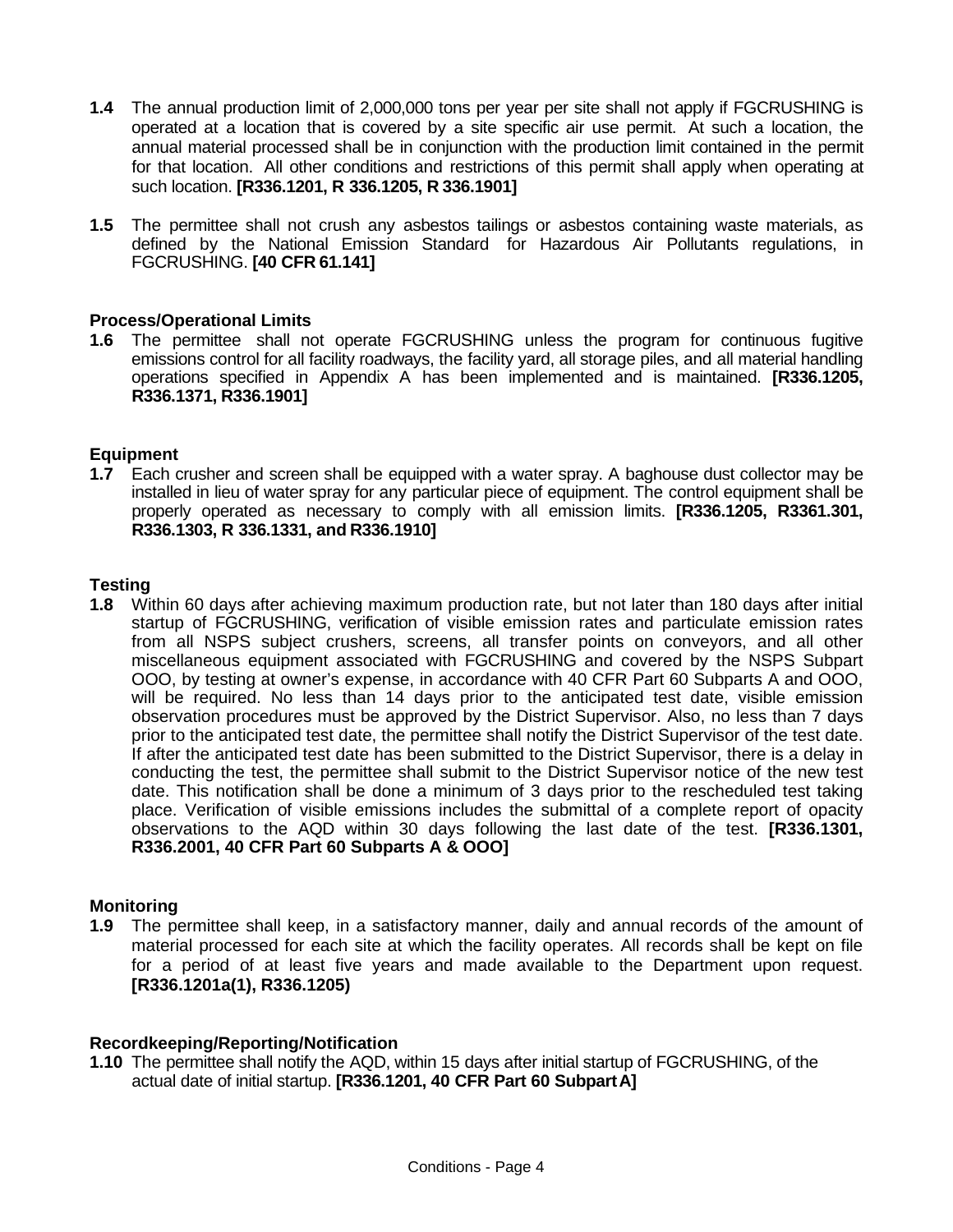# **Permit Dates**

**1.11** The permittee shall label all equipment associated FGCRUSHING within 45 days of initial start up according to the company IDs specified in the application (Form EQP5756). Labels shall be in a conspicuous location on the equipment. **[R336.1201, 40 CFR 60.670]**

### **Miscellaneous/Allowed Modification**

- **1.12** The permittee shall not replace or modify FGCRUSHING, or any portion of FGCRUSHING, including control equipment, unless all of the following conditions are met: **[R336.1201a(1), 40 CFR Part 60 Subparts A and OOO, R336.2001]**
	- a) The permittee shall update the general permit by submitting a new Process Information Form (EQP5756) to the Permit Section and District Supervisor, identifying all existing and new or additional equipment added to the process a minimum of 10 days before the equipment is replaced or modified.
	- b) The permittee shall continue to meet all general permit to install applicability criteria after the replacement or modification is complete.
	- c) The permittee shall keep records of the date and description of the replacement or modification.
	- d) The permittee shall notify the Air Quality Division, within 15 days after startup of any new or additional equipment, of the actual date of initial startup.
	- e) All new or additional equipment that is subject to the federal NSPS Subpart OOO, which has not been previously tested, shall comply with the testing requirements of the NSPS.
- **1.13** The permittee shall not relocate FGCRUSHING to any new geographical site in Michigan unless all the following criteria are met: **[Act 451 324.5505(5), R336.1201, R336.1205, R336.1901]**
	- a) The facility shall have no outstanding unresolved violations of any of the Michigan Department of Environment, Great Lakes, and Energy Air Pollution Control rules, orders, or permits; or Federal air quality regulations.
	- b) A notice of intent to relocate (Relocation Notice Form EQP5757); a copy of the original general permit forms (EQP5727, EQP5729 and EQP5756); any Process Information forms for previous modifications; and a proposed site plan identifying the proposed new geographical site and the probable duration at the new site shall be provided to the appropriate district office and the Permit Section not less than 10 days prior to the scheduled relocation. All residential or commercial establishments and places of public assembly within 1,000 feet of the proposed facility site shall be clearly identified on the proposed site plan.
	- c) The crusher(s) shall be located a minimum of 500 feet from any residential or commercial establishment or place of public assembly.
	- d) A copy of this general permit and conditions shall be clearly posted in the operator's office or workstation.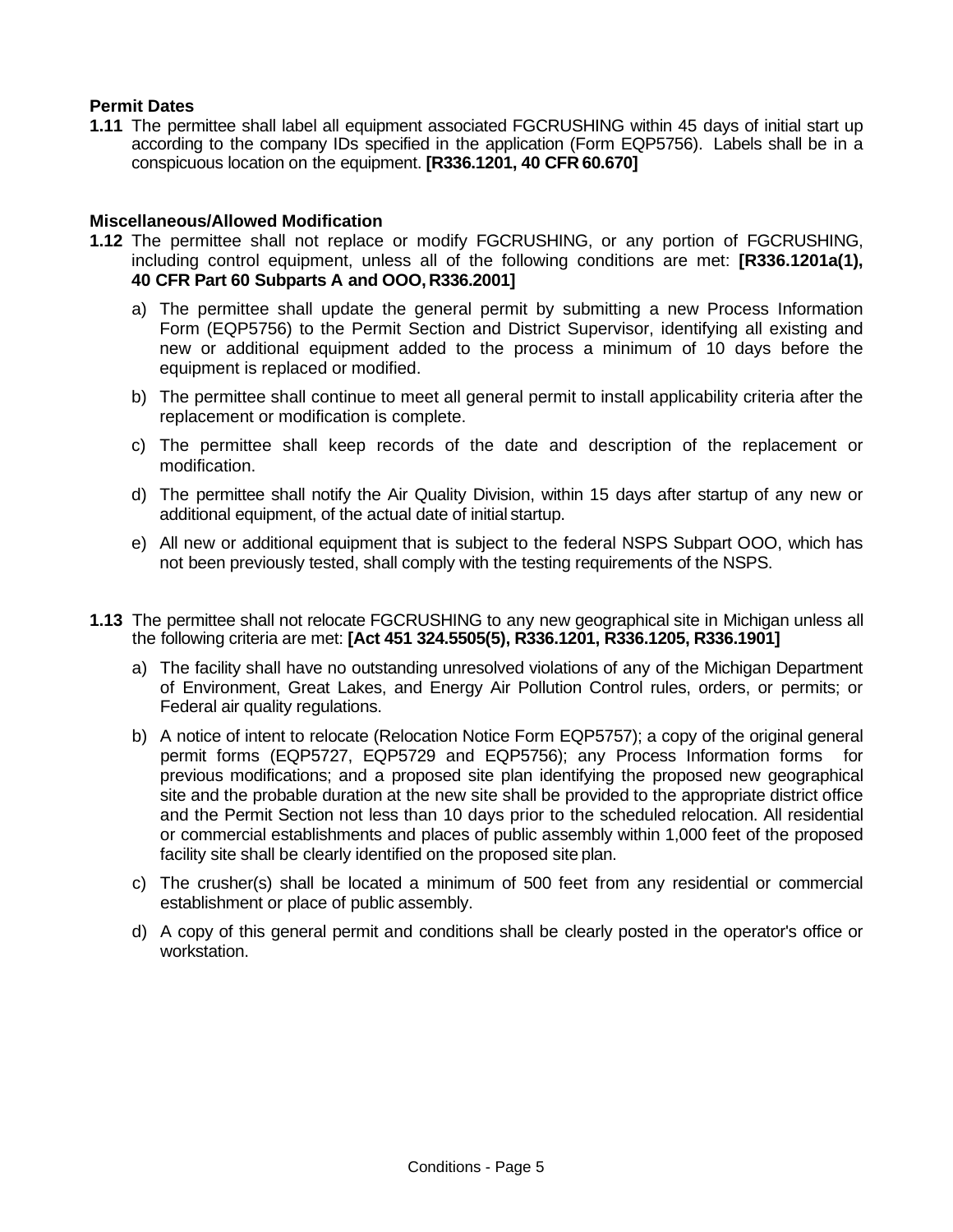## **APPENDIX A Fugitive Dust Control Plan**

#### **I. Plant**

The drop distance at each transfer point throughout the plant shall be reduced to the minimum the equipment can achieve.

#### **II. Truck Traffic**

On-site vehicles shall be loaded to prevent their contents from dropping, leaking, blowing or otherwise escaping. This shall be accomplished by loading so that no part of the load shall come in contact within six inches of the top of any sideboard, side panel or tailgate, otherwise, the truck shall be tarped.

#### **III. Site Roadways and the Plant Yard**

- (a) The dust on the site roadways and the plant yard shall be controlled by applications of water, calcium chloride or other acceptable and approved fugitive dust control compounds. Applications of dust suppressants shall be done as often as necessary to meet an opacity limit of five percent.
- (b) All paved roadways and the plant yards shall be swept as needed between applications of dust suppressants.
- (c) Any material spillage on roads shall be cleaned up immediately.
- (d) A record of all applications of dust suppressants and roadway and the plant yard sweepings shall be kept on file for the most recent five-year period and be made available to the AQD upon request.

#### **IV. Storage Piles**

- (a) Stockpiling of all nonmetallic minerals shall be performed to minimize drop distance and control potential dust problems.
- (b) Stockpiles shall be watered on an as needed basis in order to meet an opacity limit of five percent. Equipment to apply water or dust suppressant shall be available at the site, or on call for use at the site, within a given operating day.
- (c) A record of all watering shall be kept on file for the most recent five-year period and be made available to the AQD upon request.

#### **V. AQD/EGLE Inspection**

The provisions and procedures of this plan are subject to adjustment by written notification from the AQD, if following an inspection, the AQD finds the fugitive dust requirements and/or the permitted opacity limits are not being met.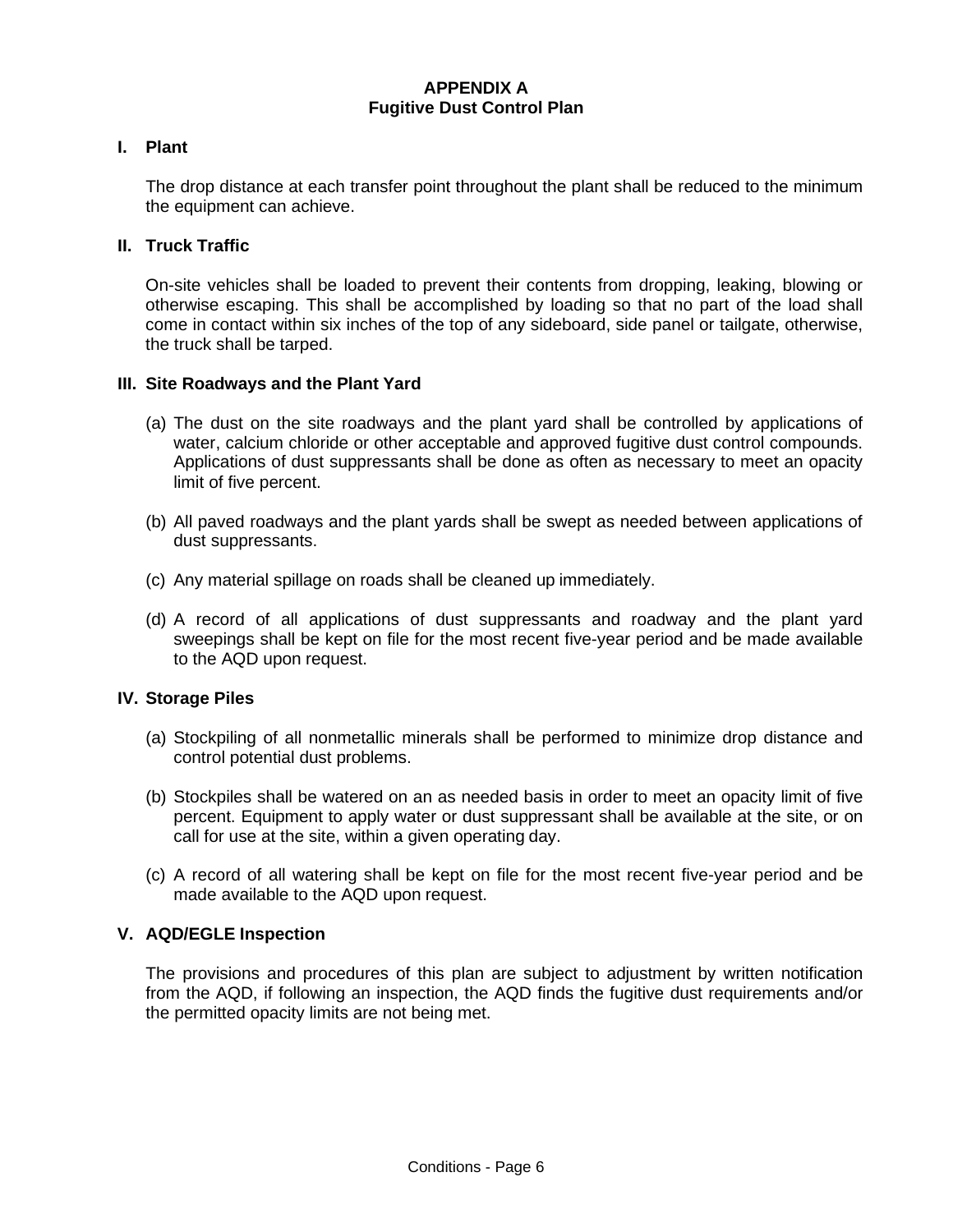

# **MICHIGAN DEPARTMENT OF ENVIRONMENT, GREAT LAKES, AND ENERGY AIR QUALITY DIVISION**

**For EGLE Use Only**

Permit Number

#### **GENERAL AIR PERMIT TO INSTALL APPLICATION**

*Authorized under 1994 PA 451, as amended. Completion of form is required. Applicant may be subject to civil and/or criminal penalties for providing false information.*

**Instructions:** Use this form to request authority to install and operate a source, process or process equipment under the terms and conditions of a general permit to install pursuant to Rule 201a. Prepare this form, the appropriate Process Information form(s) and the Additional Information form (if needed). Submit all information, including forms, in duplicate. **NOTE:** A general permit cannot apply to a source, process, or process equipment that is covered by a Permit to Install pursuant to Rule 201 and is further referenced in an outstanding consent order or consent judgment.

| 1. FACILITY CODES                                                                                                                                                                                                                                                                                                         |                                                                                                                                   |  |            |          |                                   |           |                               |  |                       |                               |           |  |
|---------------------------------------------------------------------------------------------------------------------------------------------------------------------------------------------------------------------------------------------------------------------------------------------------------------------------|-----------------------------------------------------------------------------------------------------------------------------------|--|------------|----------|-----------------------------------|-----------|-------------------------------|--|-----------------------|-------------------------------|-----------|--|
| State Registration Number (SRN):                                                                                                                                                                                                                                                                                          | North American Industry Classification System (NAICS)                                                                             |  |            |          |                                   |           |                               |  |                       |                               |           |  |
|                                                                                                                                                                                                                                                                                                                           | 2. APPLICANT NAME (Business license name of the corporation, partnership, individual or government agency that owns the facility) |  |            |          |                                   |           |                               |  |                       |                               |           |  |
| 3. APPLICANT MAILING ADDRESS (Street Address or P.O. Box Number)                                                                                                                                                                                                                                                          |                                                                                                                                   |  |            |          |                                   |           |                               |  |                       |                               |           |  |
| <b>CITY</b>                                                                                                                                                                                                                                                                                                               |                                                                                                                                   |  |            |          | <b>STATE</b>                      |           | <b>ZIP CODE</b>               |  |                       |                               |           |  |
| 4. AUTHORIZED EMPLOYEE                                                                                                                                                                                                                                                                                                    |                                                                                                                                   |  |            |          | <b>TITLE</b>                      |           |                               |  |                       | PHONE NO. (Include Area Code) |           |  |
| 5. CONTACT: (If different than Authorized Employee - for questions regarding this application)                                                                                                                                                                                                                            |                                                                                                                                   |  |            |          |                                   |           | PHONE NO. (Include Area Code) |  |                       |                               |           |  |
| 6. EQUIPMENT OR PROCESS LOCATION (Number and street, if different than mailing address)                                                                                                                                                                                                                                   |                                                                                                                                   |  |            |          |                                   |           |                               |  |                       |                               |           |  |
| <b>CITY</b>                                                                                                                                                                                                                                                                                                               |                                                                                                                                   |  |            | ZIP CODE |                                   |           | <b>COUNTY</b>                 |  |                       |                               |           |  |
| 7. THE EQUIPMENT IDENTIFIED IN THE APPLICATION IS                                                                                                                                                                                                                                                                         |                                                                                                                                   |  | <b>NEW</b> |          | <b>EXISTING - DATE INSTALLED:</b> |           |                               |  |                       |                               |           |  |
| 8. IS THERE AN EXISTING PERMIT TO INSTALL FOR ANY EQUIPMENT IDENTIFIED IN THIS APPLICATION?<br>IF YES, INCLUDE PERMIT TO INSTALL NUMBER(S)                                                                                                                                                                                |                                                                                                                                   |  |            |          |                                   |           |                               |  |                       | <b>YES</b>                    | <b>NO</b> |  |
| 9. DOES THIS SOURCE HAVE AN EXISTING RENEWABLE OPERATING PERMIT?                                                                                                                                                                                                                                                          |                                                                                                                                   |  |            |          | <b>YES</b>                        | <b>NO</b> |                               |  | <b>NOT APPLICABLE</b> |                               |           |  |
| IF YES, INCLUDE RENEWABLE OPERATING PERMIT NUMBER:                                                                                                                                                                                                                                                                        |                                                                                                                                   |  |            |          |                                   |           |                               |  |                       |                               |           |  |
| 10. IS ANY OF THE EQUIPMENT INCLUDED IN AN OUTSTANDING CONSENT ORDER OR CONSENT JUDGMENT?<br><b>YES</b><br><b>NO</b>                                                                                                                                                                                                      |                                                                                                                                   |  |            |          |                                   |           |                               |  |                       |                               |           |  |
| 11. THE FOLLOWING FORMS ARE ATTACHED AS PART OF THIS PERMIT APPLICATION (check all that apply)<br>PROCESS INFORMATION (EQP                                                                                                                                                                                                |                                                                                                                                   |  |            |          |                                   |           |                               |  |                       |                               |           |  |
| (Complete the appropriate form for the process or equipment to be installed and insert the form number in the space provided.)<br>ADDITIONAL INFORMATION (EQP5729)                                                                                                                                                        |                                                                                                                                   |  |            |          |                                   |           |                               |  |                       |                               |           |  |
| Applicant Certification: I certify, under penalty of law, that this permit application and the attachments were prepared by me, or under my direction or<br>supervision in accordance with a system to ensure that qualified personnel properly gather and evaluate the information submitted. Based on my inquiry of the |                                                                                                                                   |  |            |          |                                   |           |                               |  |                       |                               |           |  |

person or persons who manage the system, or those persons directly responsible for gathering information, the information submitted is, to the best of my knowledge and belief, true, accurate, and complete. In addition, the equipment described in this application meets the necessary criteria for applicability for a General Permit to Install. Furthermore, I certify that I can and will comply with all conditions outlined in the General Permit to Install. I am aware that there are significant penalties for submitting false information, including the possibility of fine and imprisonment for known violations.

| SIGNATURE OF AUTHORIZED EMPLOYEE (Person identified in item 4) | <b>DATE</b> | ADDRESS<br>E-MAIL |
|----------------------------------------------------------------|-------------|-------------------|
|                                                                |             |                   |

**Submit original completed application and all attachments to:**

#### **MICHIGAN DEPARTMENT OF ENVIRONMENT, GREAT LAKES, AND ENERGY AIR QUALITY DIVISION - PERMIT SECTION P.O. BOX 30260 LANSING, MI 48909-7760**

| EGLE USE ONLY - DO NOT WRITE BELOW     |                  |  |  |  |  |  |  |  |
|----------------------------------------|------------------|--|--|--|--|--|--|--|
| DATE APPLICATION COMPLETE              |                  |  |  |  |  |  |  |  |
|                                        |                  |  |  |  |  |  |  |  |
| DATE GENERAL PERMIT TO INSTALL GRANTED | <b>SIGNATURE</b> |  |  |  |  |  |  |  |
|                                        |                  |  |  |  |  |  |  |  |
| DATE GENERAL PERMIT TO INSTALL VOIDED  | <b>SIGNATURE</b> |  |  |  |  |  |  |  |
|                                        |                  |  |  |  |  |  |  |  |
|                                        |                  |  |  |  |  |  |  |  |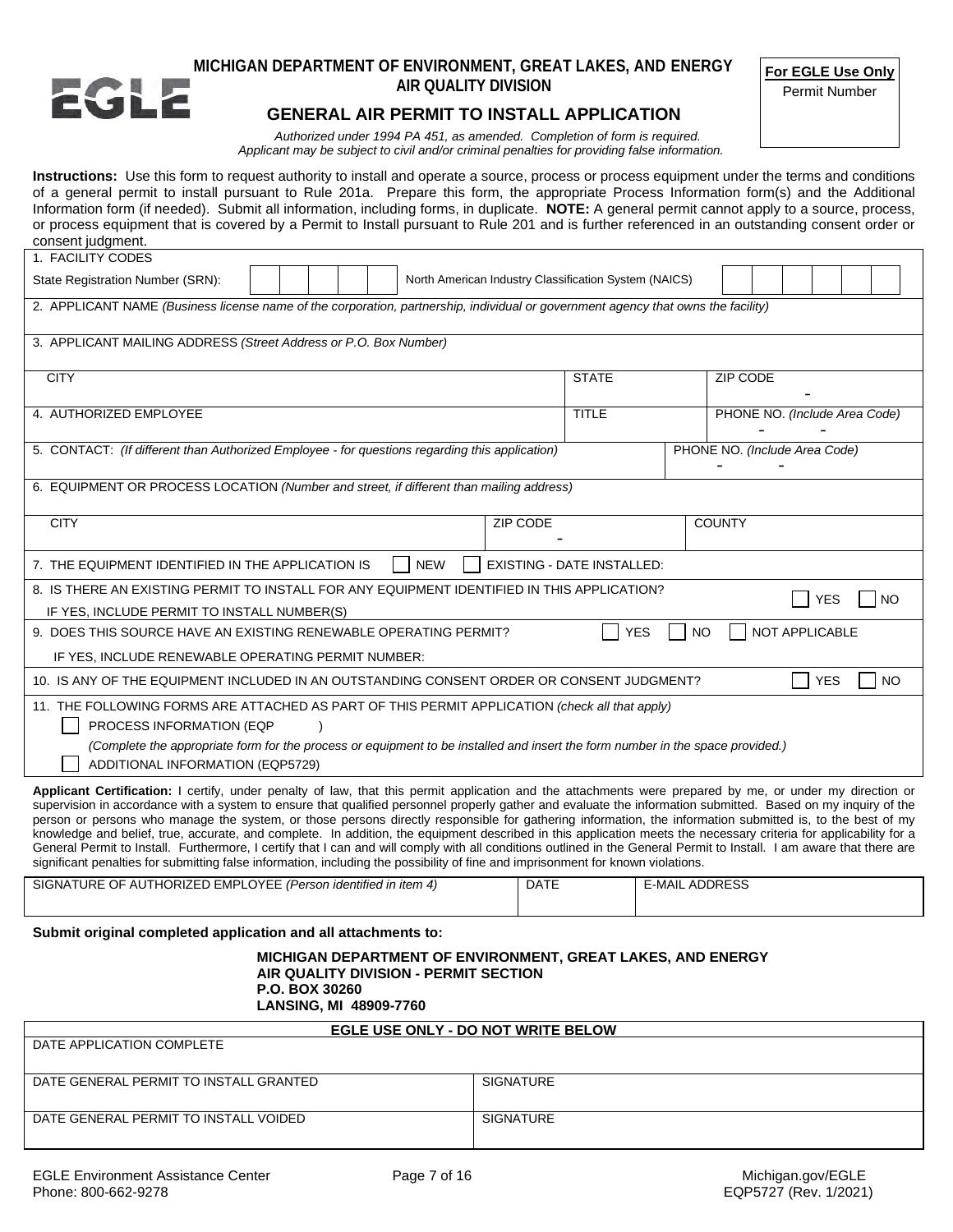

#### **MICHIGAN DEPARTMENT OF ENVIRONMENT, GREAT LAKES, AND ENERGY** AIR QUALITY DIVISION

# **GENERAL PERMIT TO INSTALL APPLICATION ADDITIONAL INFORMATION**

**For EGLE Use Only**

Permit Number

*Authorized under 1994 PA 451, as amended. Completion of form is required if additional information is needed to make an application complete. Applicant may be subject to civil and/or criminal penalties for providing false information*.*.* 

| Instructions: Use this form to include additional information or attachments. Prepare and submit this form with General Information form (EQP5727). |  |  |  |  |  |  |  |                                                                  |  |  |  |
|-----------------------------------------------------------------------------------------------------------------------------------------------------|--|--|--|--|--|--|--|------------------------------------------------------------------|--|--|--|
| ID (Provide the identification number of the device, emission unit or<br>1. FACILITY CODE<br>2.                                                     |  |  |  |  |  |  |  |                                                                  |  |  |  |
|                                                                                                                                                     |  |  |  |  |  |  |  | stack/vent for which additional information is being submitted.) |  |  |  |
| STATE REGISTRATION NUMBER (SRN)                                                                                                                     |  |  |  |  |  |  |  |                                                                  |  |  |  |
| 3. WHAT TYPE OF ADDITIONAL INFORMATION ARE YOU SUBMITTING WITH THIS APPLICATION? (check all that apply)                                             |  |  |  |  |  |  |  |                                                                  |  |  |  |
| ATTACHMENT (if checked, describe and list what is attached. May include drawings, charts, calculations, assumptions, etc.)                          |  |  |  |  |  |  |  |                                                                  |  |  |  |
|                                                                                                                                                     |  |  |  |  |  |  |  |                                                                  |  |  |  |
|                                                                                                                                                     |  |  |  |  |  |  |  |                                                                  |  |  |  |
|                                                                                                                                                     |  |  |  |  |  |  |  |                                                                  |  |  |  |
|                                                                                                                                                     |  |  |  |  |  |  |  |                                                                  |  |  |  |
|                                                                                                                                                     |  |  |  |  |  |  |  |                                                                  |  |  |  |
|                                                                                                                                                     |  |  |  |  |  |  |  |                                                                  |  |  |  |
| TECHNICAL (Specialized information regarding the installation, construction, or use of a process or stack/vent)                                     |  |  |  |  |  |  |  |                                                                  |  |  |  |
|                                                                                                                                                     |  |  |  |  |  |  |  |                                                                  |  |  |  |
| GENERAL (Any supplemental information that is not technical information)                                                                            |  |  |  |  |  |  |  |                                                                  |  |  |  |
|                                                                                                                                                     |  |  |  |  |  |  |  |                                                                  |  |  |  |
| 4. ADDITIONAL INFORMATION NARRATIVE (A brief description of the information or attachment. May include calculations, design parameters, small       |  |  |  |  |  |  |  |                                                                  |  |  |  |
| diagrams, etc.)                                                                                                                                     |  |  |  |  |  |  |  |                                                                  |  |  |  |
|                                                                                                                                                     |  |  |  |  |  |  |  |                                                                  |  |  |  |
|                                                                                                                                                     |  |  |  |  |  |  |  |                                                                  |  |  |  |
|                                                                                                                                                     |  |  |  |  |  |  |  |                                                                  |  |  |  |
|                                                                                                                                                     |  |  |  |  |  |  |  |                                                                  |  |  |  |
|                                                                                                                                                     |  |  |  |  |  |  |  |                                                                  |  |  |  |
|                                                                                                                                                     |  |  |  |  |  |  |  |                                                                  |  |  |  |
|                                                                                                                                                     |  |  |  |  |  |  |  |                                                                  |  |  |  |
|                                                                                                                                                     |  |  |  |  |  |  |  |                                                                  |  |  |  |
|                                                                                                                                                     |  |  |  |  |  |  |  |                                                                  |  |  |  |
|                                                                                                                                                     |  |  |  |  |  |  |  |                                                                  |  |  |  |
|                                                                                                                                                     |  |  |  |  |  |  |  |                                                                  |  |  |  |
|                                                                                                                                                     |  |  |  |  |  |  |  |                                                                  |  |  |  |
|                                                                                                                                                     |  |  |  |  |  |  |  |                                                                  |  |  |  |
|                                                                                                                                                     |  |  |  |  |  |  |  |                                                                  |  |  |  |
|                                                                                                                                                     |  |  |  |  |  |  |  |                                                                  |  |  |  |
|                                                                                                                                                     |  |  |  |  |  |  |  |                                                                  |  |  |  |
|                                                                                                                                                     |  |  |  |  |  |  |  |                                                                  |  |  |  |
|                                                                                                                                                     |  |  |  |  |  |  |  |                                                                  |  |  |  |
|                                                                                                                                                     |  |  |  |  |  |  |  |                                                                  |  |  |  |
|                                                                                                                                                     |  |  |  |  |  |  |  |                                                                  |  |  |  |
|                                                                                                                                                     |  |  |  |  |  |  |  |                                                                  |  |  |  |
|                                                                                                                                                     |  |  |  |  |  |  |  |                                                                  |  |  |  |
|                                                                                                                                                     |  |  |  |  |  |  |  |                                                                  |  |  |  |
|                                                                                                                                                     |  |  |  |  |  |  |  |                                                                  |  |  |  |
|                                                                                                                                                     |  |  |  |  |  |  |  |                                                                  |  |  |  |
|                                                                                                                                                     |  |  |  |  |  |  |  |                                                                  |  |  |  |
|                                                                                                                                                     |  |  |  |  |  |  |  |                                                                  |  |  |  |
|                                                                                                                                                     |  |  |  |  |  |  |  |                                                                  |  |  |  |
|                                                                                                                                                     |  |  |  |  |  |  |  |                                                                  |  |  |  |
|                                                                                                                                                     |  |  |  |  |  |  |  |                                                                  |  |  |  |
|                                                                                                                                                     |  |  |  |  |  |  |  |                                                                  |  |  |  |
|                                                                                                                                                     |  |  |  |  |  |  |  |                                                                  |  |  |  |
|                                                                                                                                                     |  |  |  |  |  |  |  |                                                                  |  |  |  |
|                                                                                                                                                     |  |  |  |  |  |  |  |                                                                  |  |  |  |
|                                                                                                                                                     |  |  |  |  |  |  |  |                                                                  |  |  |  |
|                                                                                                                                                     |  |  |  |  |  |  |  |                                                                  |  |  |  |
|                                                                                                                                                     |  |  |  |  |  |  |  |                                                                  |  |  |  |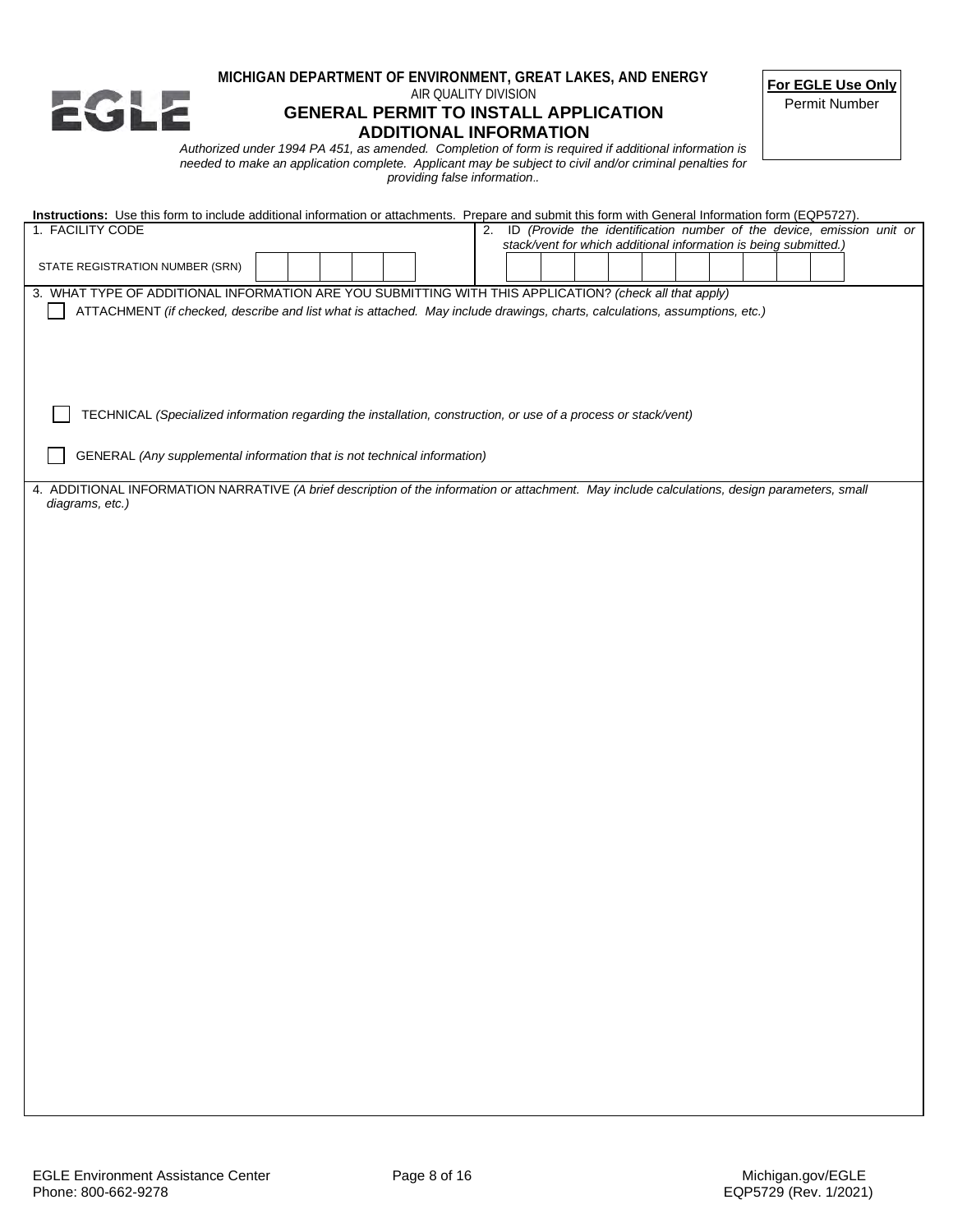## **MICHIGAN DEPARTMENT OF ENVIRONMENT, GREAT LAKES, AND ENERGY**

AIR QUALITY DIVISION

**For EGLE Use Only**

#### **GENERAL AIR PERMIT TO INSTALL APPLICATION**

Permit Number

#### **PROCESS INFORMATION - NONMETALLIC MINERAL CRUSHING (PAGE 1 OF 2)** Authorized under 1994 PA 451, as amended. Completion of form is required. Applicant may be subject to civil and /or criminal penalties for providing false information.

**Instructions:** Use this form to request authority to install and operate a nonmetallic mineral crushing facility, under the terms and conditions of a general permit to install pursuant to Rule 201a. If two or more primary crushers operate in parallel, each constitutes a separate facility. Complete a separate copy of this form for each facility. Prepare and submit this form with the General Information form (EQP5727). **For a Modification:** Complete Items 1 - 9. Identify all existing and new or additional process equipment. Certify and submit pages 1 and 2 of this form to the Permit Section and the appropriate district office. See map for district office locations.

| 1. FACILITY CODE                                                                                                                                                                                                                                                                                     |                                                                                            |  |  |              | 2. MINE/QUARRY NAME |                                                     |                         |  |
|------------------------------------------------------------------------------------------------------------------------------------------------------------------------------------------------------------------------------------------------------------------------------------------------------|--------------------------------------------------------------------------------------------|--|--|--------------|---------------------|-----------------------------------------------------|-------------------------|--|
| STATE REGISTRATION NUMBER (SRN)                                                                                                                                                                                                                                                                      |                                                                                            |  |  |              |                     |                                                     |                         |  |
| <b>SECTION</b>                                                                                                                                                                                                                                                                                       | <b>TOWNSHIP</b>                                                                            |  |  | <b>RANGE</b> |                     | 3. AMOUNT PROCESSED AT THIS SITE<br>(tons per year) |                         |  |
| 4. DESCRIPTION (Brief description of this facility or proposed modification. Attach a detailed site map showing all site characteristics including the<br>location of any residential and/or commercial establishments and places of public assembly located within 1,000 feet of the proposed site) |                                                                                            |  |  |              |                     |                                                     |                         |  |
|                                                                                                                                                                                                                                                                                                      | 5. DOES THIS FACILITY HAVE ANY OUTSTANDING UNRESOLVED AIR VIOLATIONS?<br><b>YES</b><br>NO. |  |  |              |                     |                                                     |                         |  |
| 6. ARE THE CRUSHER(S) LOCATED A MINIMUM OF 500 FEET FROM ALL RESIDENTIAL OR COMMERCIAL<br>$\blacksquare$<br><b>YES</b><br>ESTABLISHMENTS OR PLACES OF PUBLIC ASSEMBLY?                                                                                                                               |                                                                                            |  |  |              |                     |                                                     | <b>NO</b>               |  |
| $\blacksquare$<br>7. WAS THIS FACILITY PREVIOUSLY PERMITTED PURSUANT TO RULE 201? IF YES, PERMIT NO.                                                                                                                                                                                                 |                                                                                            |  |  |              |                     |                                                     | <b>YES</b><br><b>NO</b> |  |
| NEW GENERAL PERMIT<br>8. APPLICATION IS FOR<br>MODIFICATION TO EXISTING GENERAL PERMIT - PERMIT NO.                                                                                                                                                                                                  |                                                                                            |  |  |              |                     |                                                     |                         |  |
| 9. FOR A MODIFICATION: IS THE FACILITY CURRENTLY IN COMPLIANCE WITH ALL CONDITIONS OF THE EXISTING<br><b>YES</b><br><b>NO</b><br>GENERAL PERMIT, INCLUDING BUT NOT LIMITED TO THE TESTING OF ALL NSPS SUBJECT EQUIPMENT?                                                                             |                                                                                            |  |  |              |                     |                                                     |                         |  |
| Instructions for completing the following Items: Each piece of equipment must have a unique Identification number (ID). The ID                                                                                                                                                                       |                                                                                            |  |  |              |                     |                                                     |                         |  |

may be any combination of up to 10 letters, numbers or keyboard characters with no spaces between characters. Provide an ID and complete all items for each piece of process equipment at the facility. A manufactured date is required. If a device is shop built, the manufactured date may be estimated. If a device is not subject to NSPS Subpart OOO, an explanation is required. Use Additional Information form EQP5729 if more space is needed. Use as many copies of page 2 as needed to list all processequipment.

| DEVICE DESCRIPTION (crusher-type, screen, conveyor, drill, etc.)                       |                                                                               | DEVICE ID (Assign an identification number for this device) |                                        |  |  |
|----------------------------------------------------------------------------------------|-------------------------------------------------------------------------------|-------------------------------------------------------------|----------------------------------------|--|--|
| <b>MAKE AND MODEL</b>                                                                  |                                                                               | <b>SERIAL NUMBER</b>                                        | <b>MANUFACTURED DATE</b><br>(MM/DD/YY) |  |  |
| <b>MAXIMUM RATED CAPACITY</b><br>(tons per hour)                                       | CONTROL?    <br><b>YES</b><br>$\overline{\phantom{a}}$<br><b>CONTROL TYPE</b> | NO                                                          |                                        |  |  |
| IS DEVICE SUBJECT TO NSPS?<br>  YES, HAS DEVICE BEEN TESTED?<br>NO, REASON NOT SUBJECT | YES, DATE TEST PASSED<br>NO, DATE TEST SCHEDULED                              |                                                             |                                        |  |  |
| DEVICE DESCRIPTION (crusher-type, screen, conveyor, drill, etc.)                       |                                                                               | DEVICE ID (Assign an identification number for this device) |                                        |  |  |
| <b>MAKE AND MODEL</b>                                                                  |                                                                               | <b>SERIAL NUMBER</b>                                        | <b>MANUFACTURED DATE</b><br>(MM/DD/YY) |  |  |
| <b>MAXIMUM RATED CAPACITY</b><br>(tons per hour)                                       | CONTROL?    <br><b>YES</b><br><b>CONTROL TYPE</b>                             | NO                                                          |                                        |  |  |
| IS DEVICE SUBJECT TO NSPS?<br>YES, HAS DEVICE BEEN TESTED?<br>NO, REASON NOT SUBJECT   | SES, DATE TEST PASSED                                                         | NO, DATE TEST SCHEDULED                                     |                                        |  |  |

#### **This page must be certified by an authorized employee**

**Applicant Certification:** I certify, under penalty of law, that this permit application and any attachments were prepared by me, or under my direction or supervision in accordance with a system to ensure that qualified personnel properly gather and evaluate the information submitted. Based on my inquiry of the person or persons who manage the system, or those persons directly responsible for gathering information, the information submitted is, to the best of my knowledge and belief, true, accurate, and complete. In addition, the equipment described in this application meets the necessary criteria for applicability for a General Permit to Install. Furthermore, I certify that I can and will comply with all conditions outlined in the General Permit to Install. I am aware that there are significant penalties for submitting false information, including the possibility of fine and imprisonment for knowing violations.

SIGNATURE OF AUTHORIZED EMPLOYEE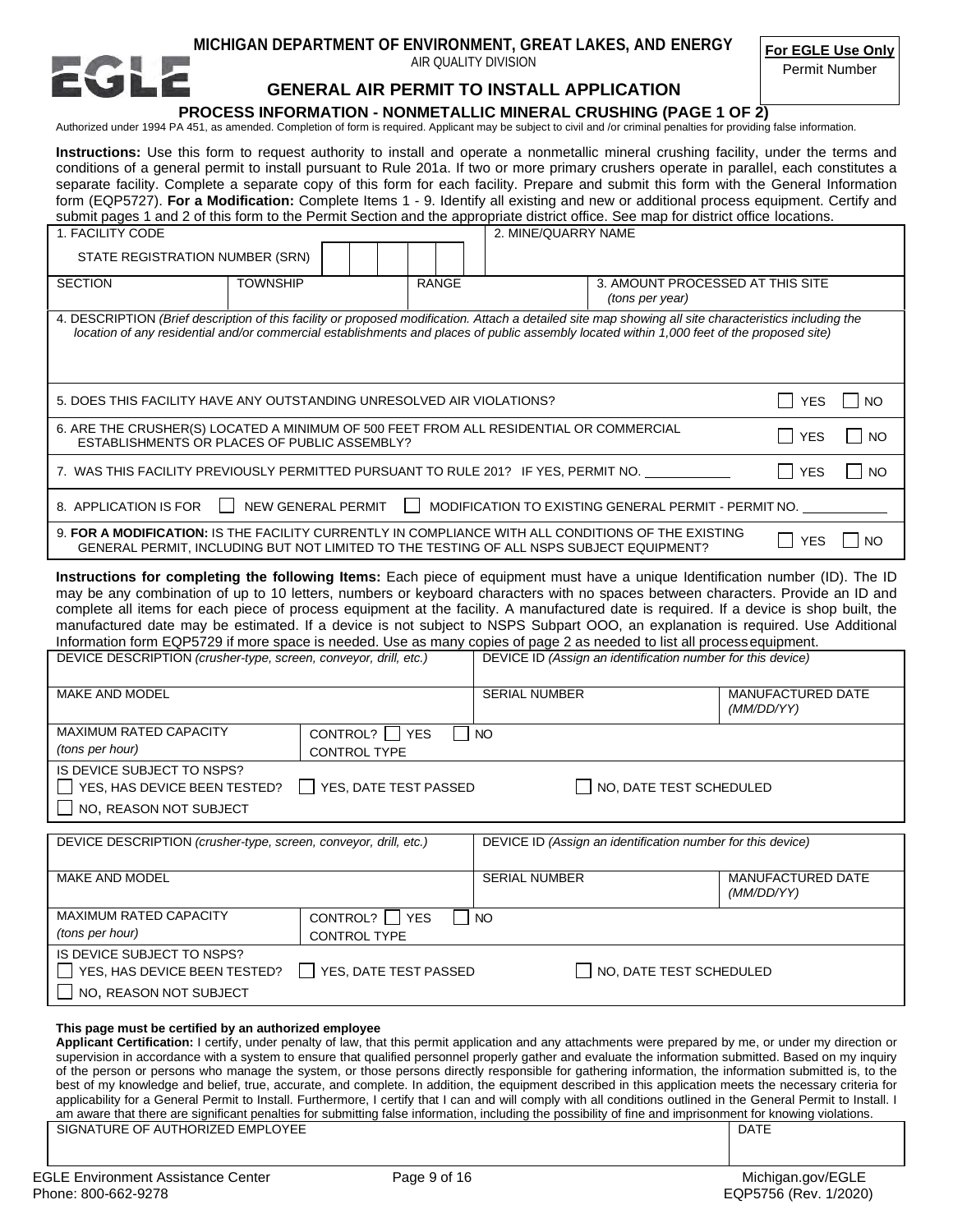# **MICHIGAN DEPARTMENT OF ENVIRONMENT, GREAT LAKES, AND ENERGY**

AIR QUALITY DIVISION

**For EGLE Use Only**

Permit Number

# **GENERAL AIR PERMIT TO INSTALL APPLICATION**

#### **PROCESS INFORMATION - NONMETALLIC MINERAL CRUSHING (PAGE 2 OF 2)**

Authorized under 1994 PA 451, as amended. Completion of form is required. Applicant may be subject to civil and /or criminal penalties for providing false information.

**Instructions:** Page 1 of this form must be completed and certified by an authorized employee. Provide an ID and complete all items for each piece of process equipment at the facility. A manufactured date is required. If a device is shop built, the manufactured date may be estimated. If a device is not subject to NSPS subpart OOO, an explanation is required. Use Additional Information form EQP5729 if more space is needed. Use as many copies of this page as needed to list all process equipment.

For a Modification: Provide the information for all existing and new or additional process equipment. Submit pages 1 and 2 to the Permit Section and the appropriate district office. See map for district office locations.

| DEVICE DESCRIPTION (crusher-type, screen, conveyor, drill, etc.)                                                                                | DEVICE ID (Assign an identification number for this device) |                                        |  |
|-------------------------------------------------------------------------------------------------------------------------------------------------|-------------------------------------------------------------|----------------------------------------|--|
| MAKE AND MODEL                                                                                                                                  | SERIAL NUMBER                                               | <b>MANUFACTURED DATE</b><br>(MM/DD/YY) |  |
| <b>MAXIMUM RATED CAPACITY</b><br>CONTROL? $\Box$ YES<br>(tons per hour)<br>CONTROL TYPE                                                         | <b>NO</b>                                                   |                                        |  |
| IS DEVICE SUBJECT TO NSPS?<br>YES, HAS DEVICE BEEN TESTED?<br>$\Box$ YES, DATE TEST PASSED<br>NO, DATE TEST SCHEDULED<br>NO, REASON NOT SUBJECT |                                                             |                                        |  |
| DEVICE DESCRIPTION (crusher-type, screen, conveyor, drill, etc.)                                                                                | DEVICE ID (Assign an identification number for this device) |                                        |  |
| MAKE AND MODEL                                                                                                                                  | <b>SERIAL NUMBER</b>                                        | MANUFACTURED DATE<br>(MM/DD/YY)        |  |
| MAXIMUM RATED CAPACITY<br>CONTROL? $\Box$ YES<br>(tons per hour)<br>CONTROL TYPE                                                                | <b>NO</b>                                                   |                                        |  |
| <b>IS DEVICE SUBJECT TO NSPS?</b><br>YES, DATE TEST PASSED<br>NO, DATE TEST SCHEDULED<br>YES, HAS DEVICE BEEN TESTED?<br>NO, REASON NOT SUBJECT |                                                             |                                        |  |
| DEVICE DESCRIPTION (crusher-type, screen, conveyor, drill, etc.)                                                                                | DEVICE ID (Assign an identification number for this device) |                                        |  |
| MAKE AND MODEL                                                                                                                                  | <b>SERIAL NUMBER</b>                                        | MANUFACTURED DATE<br>(MM/DD/YY)        |  |
| MAXIMUM RATED CAPACITY<br>CONTROL? $\Box$ YES<br>(tons per hour)<br>CONTROL TYPE                                                                | <b>NO</b>                                                   |                                        |  |
| <b>IS DEVICE SUBJECT TO NSPS?</b><br>YES, DATE TEST PASSED<br>NO, DATE TEST SCHEDULED<br>YES, HAS DEVICE BEEN TESTED?<br>NO, REASON NOT SUBJECT |                                                             |                                        |  |
| DEVICE DESCRIPTION (crusher-type, screen, conveyor, drill, etc.)                                                                                | DEVICE ID (Assign an identification number for this device) |                                        |  |
| MAKE AND MODEL                                                                                                                                  | <b>SERIAL NUMBER</b>                                        | MANUFACTURED DATE<br>(MM/DD/YY)        |  |
| MAXIMUM RATED CAPACITY<br>CONTROL? $\Box$ YES<br>(tons per hour)<br>CONTROL TYPE                                                                | <b>NO</b>                                                   |                                        |  |
| <b>IS DEVICE SUBJECT TO NSPS?</b><br>YES, HAS DEVICE BEEN TESTED?<br>YES, DATE TEST PASSED<br>NO, DATE TEST SCHEDULED<br>NO, REASON NOT SUBJECT |                                                             |                                        |  |
| DEVICE DESCRIPTION (crusher-type, screen, conveyor, drill, etc.)                                                                                | DEVICE ID (Assign an identification number for this device) |                                        |  |
| MAKE AND MODEL                                                                                                                                  | SERIAL NUMBER                                               | MANUFACTURED DATE<br>(MM/DD/YY)        |  |
| MAXIMUM RATED CAPACITY<br>CONTROL? $\Box$ YES<br>⊐ NO<br>(tons per hour)<br>CONTROL TYPE                                                        |                                                             |                                        |  |
| IS DEVICE SUBJECT TO NSPS?<br>NO, DATE TEST SCHEDULED<br>YES, DATE TEST PASSED<br>YES, HAS DEVICE BEEN TESTED?<br>NO, REASON NOT SUBJECT        |                                                             |                                        |  |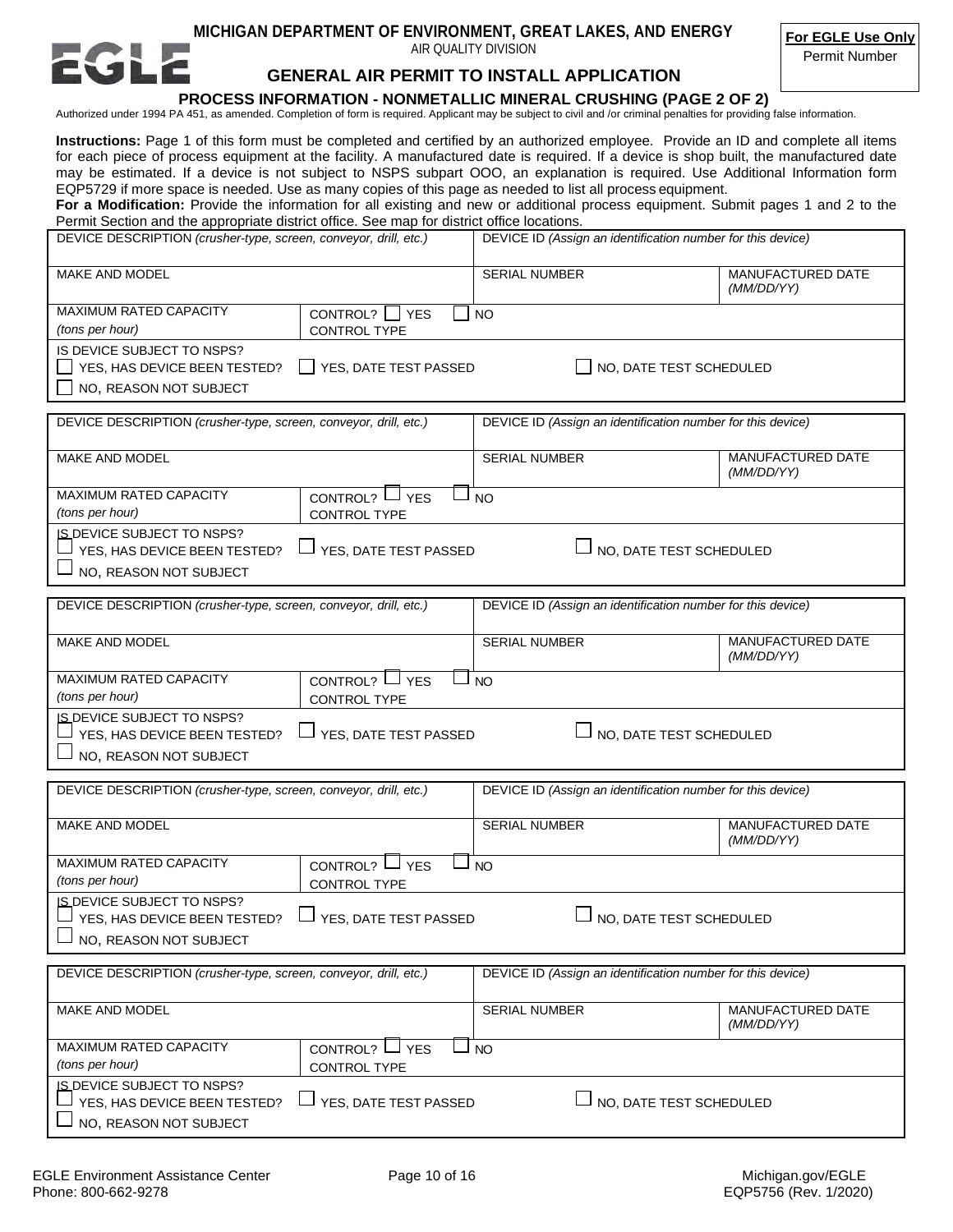

**MICHIGAN DEPARTMENT OF ENVIRONMENT, GREAT LAKES, AND ENERGY**

AIR QUALITY DIVISION

**For EGLE Use Only**

Permit Number

#### **GENERAL AIR PERMIT TO INSTALL APPLICATION**

#### **RELOCATION NOTICE**

Authorized under 1994 PA 451, as amended. Completion of form is required. Applicant may be subject to civil and /or criminal penalties for providing false information.

**Instructions:** Use this form to request authority to relocate a nonmetallic mineral processing facility under the terms and conditions of a general permit to install pursuant to Rule 201a. A copy of the original general permit forms (EQP5727, EQP5729, and EQP5756) and any additional Process Information forms for modifications to this plant must be submitted with this form. Attach a detailed site map for the new location which shows all site characteristics including the location of any residential and/or commercial establishments and places of public assembly which are located within 1,000 feet of the proposed site. Certify and submit this form and any attachments to the Permit Section and the appropriate district office for the new location. See map for district officelocations.

| 1. FACILITY CODES                                                                                                                 |                                               |                                                |  |  |  |
|-----------------------------------------------------------------------------------------------------------------------------------|-----------------------------------------------|------------------------------------------------|--|--|--|
| STATE REGISTRATION NUMBER (SRN)                                                                                                   | STANDARD INDUSTRIAL CLASSIFICATION (SIC) CODE |                                                |  |  |  |
| 2. APPLICANT NAME (Business license name of the corporation, partnership, individual or government agency that owns the facility) |                                               |                                                |  |  |  |
| 3. APPLICANT MAILING ADDRESS (Street Address or P.O. Box Number)                                                                  |                                               |                                                |  |  |  |
| 4. CITY                                                                                                                           | 5. STATE                                      | 6. ZIP CODE                                    |  |  |  |
| 7. NAME OF AUTHORIZED EMPLOYEE                                                                                                    |                                               |                                                |  |  |  |
| 8. TITLE (person identified in item 7)                                                                                            |                                               | 9. TELEPHONE NO. (person identified in Item 7) |  |  |  |
| 10. CONTACT PERSON (technical point of contact, if different than name in Item 7)                                                 |                                               | 11. TELEPHONE NO. (contact person)             |  |  |  |
|                                                                                                                                   |                                               |                                                |  |  |  |

| <b>CURRENT PLANT LOCATION</b> |              |              |            |                           |
|-------------------------------|--------------|--------------|------------|---------------------------|
| 12. MINE/QUARRY NAME          |              |              |            | 13. GENERAL PERMIT NUMBER |
| 14. STREET ADDRESS            |              |              |            |                           |
| <b>15. CITY</b>               |              | 16. ZIP CODE | 17. COUNTY |                           |
| 18. SECTION                   | 19. TOWNSHIP |              |            | 20. RANGE                 |

| <b>NEW PLANT LOCATION</b>                           |              |              |            |                                                         |
|-----------------------------------------------------|--------------|--------------|------------|---------------------------------------------------------|
| 21. MINE/QUARRY NAME                                |              |              |            |                                                         |
| 22. STREET ADDRESS                                  |              |              |            |                                                         |
| 23. CITY                                            |              | 24. ZIP CODE | 25. COUNTY |                                                         |
| 26. SECTION                                         | 27. TOWNSHIP |              |            | 28. RANGE                                               |
| 29. DATES PLANT IS TO BE LOCATED AT THIS SITE<br>T0 |              |              |            | 30. AMOUNT TO BE PROCESSED AT THIS SITE (tons per year) |
| 31. DIRECTIONS FROM NEAREST TOWN                    |              |              |            |                                                         |

**Applicant Certification:** I certify, under penalty of law, that this permit application and any attachments were prepared by me, or under my direction or supervision in accordance with a system to ensure that qualified personnel properly gather and evaluate the information submitted. Based on my inquiry of the person or persons who manage the system, or those persons directly responsible for gathering information, the information submitted is, to the best of my knowledge and belief, true, accurate, and complete. In addition, the equipment described in this application meets the necessary criteria for applicability for a General Permit to Install. Furthermore, I certify that I can and will comply with all conditions outlined in the General Permit to Install. I am aware that there are significant penalties for submitting false information, including the possibility of fine and imprisonment for knowing violations.

| <b>EMPLYOEE</b><br><b>URE</b><br>OF.<br>AUTHORIZED EMPI Y<br><b>SIGNAT</b><br>$\sim$ $\sim$ $\sim$ $\sim$ $\sim$ $\sim$ $\sim$ | <b>DATE</b> |
|--------------------------------------------------------------------------------------------------------------------------------|-------------|
|                                                                                                                                |             |
|                                                                                                                                |             |